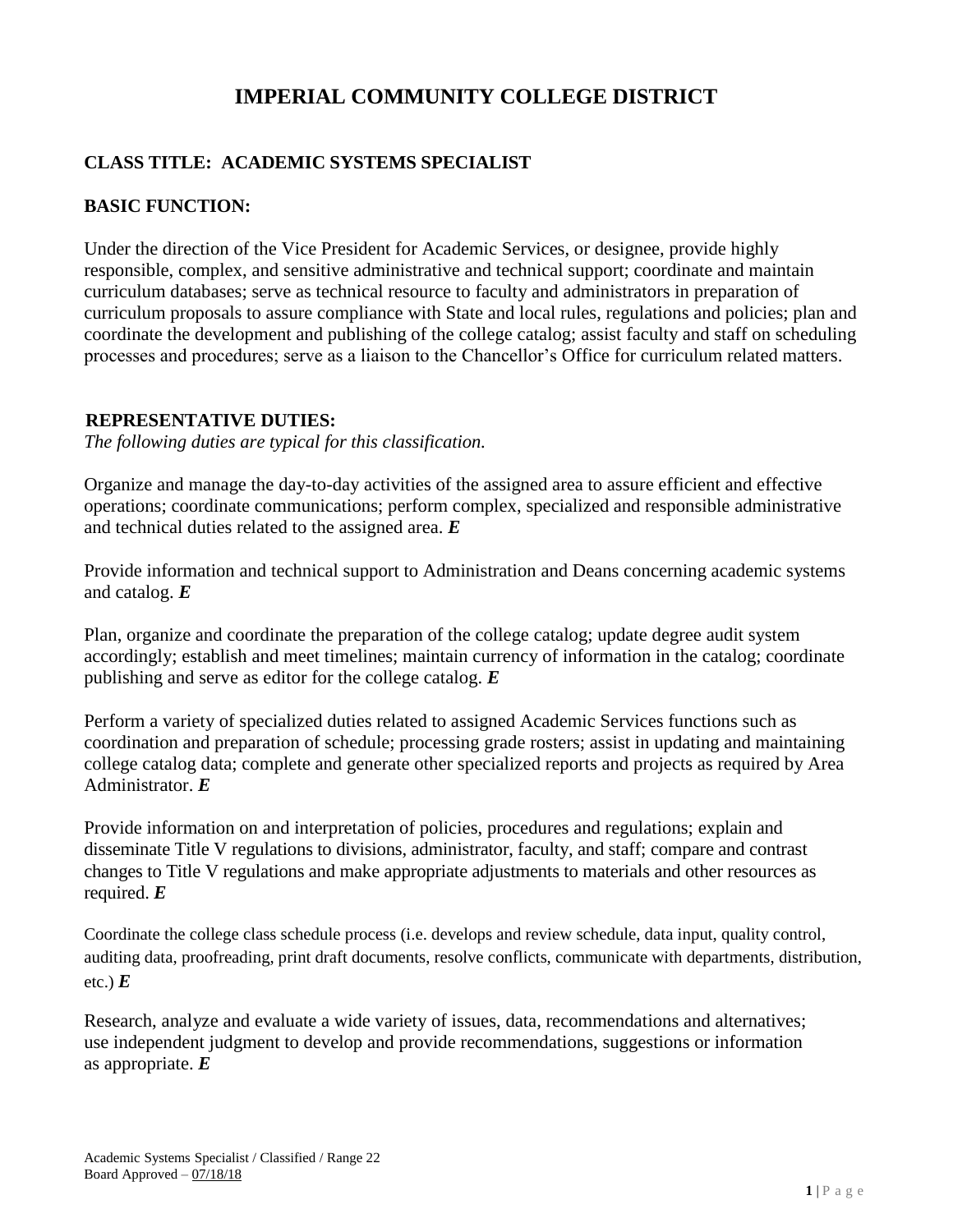Serve as a liaison between Information Services and the college on technical aspects of data bases, schedule preparation, and reporting/editing for State MIS syntactical and referential data; and function as a resource person to Information Services in matters concerning curriculum and instruction. *E*

Maintain a variety of complex files and records; maintain budget and other financial records related to assigned area, as necessary. *E*

Compile information and data for reports and assist in the preparation of statistical and narrative reports; conduct research as required. *E*

Serve as key technical advisor in working with Information Services for problem-solve any issues related to enrollment data specific to sections and courses within the district student management system. *E*

Inspect documents, forms, records and other materials for accuracy and completeness; process a variety of forms and documents according to established procedures; assure conformance to established guidelines and standards. *E*

Monitor catalog regarding degree and certificate requirements; course additions and deletions; course numbers, titles, content and unit values; update degree audit system accordingly. *E*

Participate in special academic projects and events as assigned. *E*

Provide budget management support as required.

Prepare agenda items for meetings; take and transcribe minutes and distribute to appropriate personnel. *E*

Assure that Board agenda items and supporting documents are developed, prepared and forwarded within college timelines and legal guidelines. *E*

Compose correspondence independently; format, type, proofread, duplicate and distribute correspondence, notices, lists, forms, memoranda and other materials according to established procedures and standards. *E*

Perform related duties as assigned.

## **KNOWLEDGE AND ABILITIES:**

#### **Knowledge of:**

- Federal, state and local laws, codes, and regulations.
- District organization, operations, policies and procedures.
- Modern office practices, procedures and equipment.
- Complex analysis and reporting tools
- Financial Analysis and reporting requirements
- Complex analysis and reporting tools.
- Relational database concepts, methods and techniques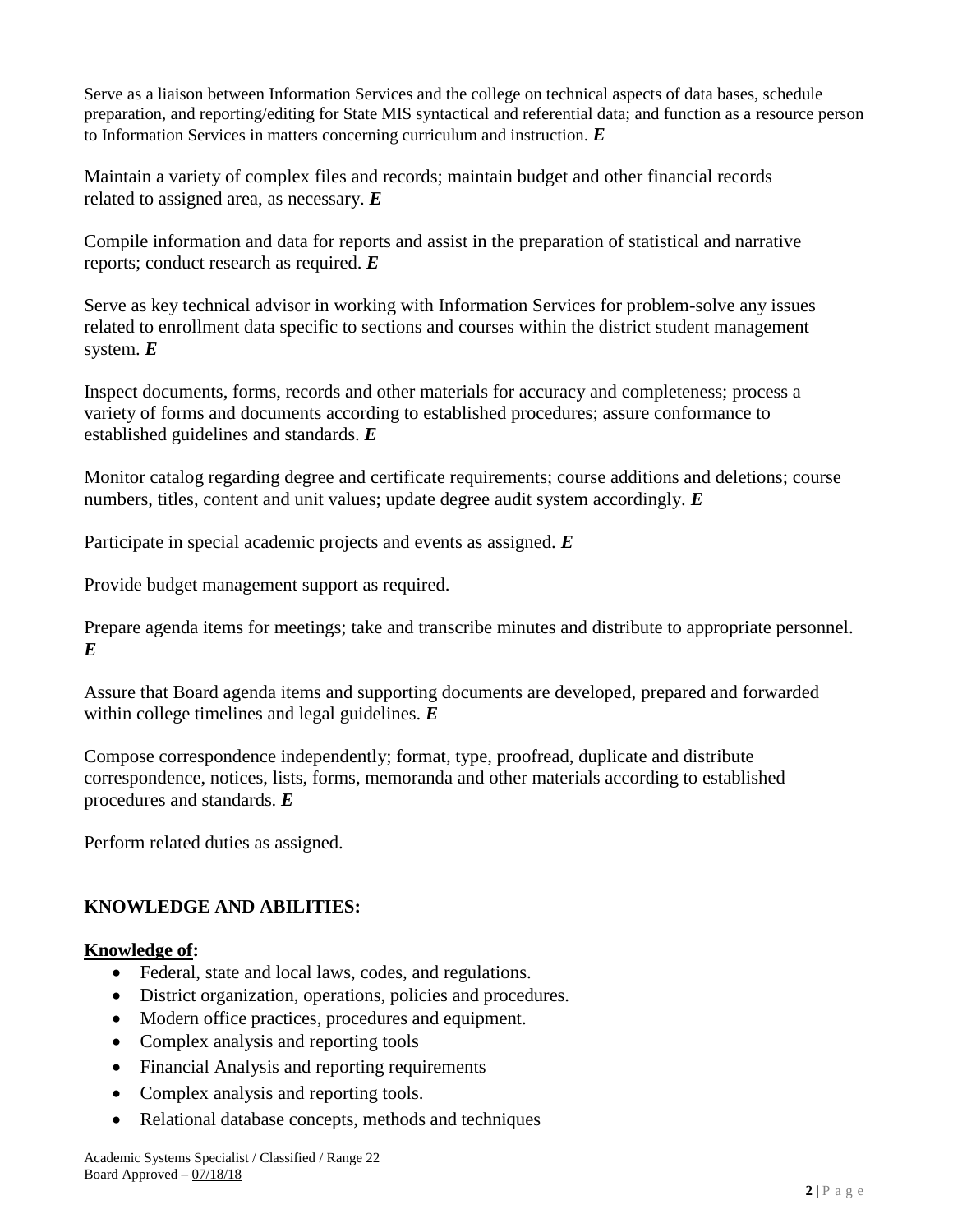- Recordkeeping techniques.
- Oral and written communication skills.
- Public relations techniques.
- Basic research methods and techniques.
- Office management techniques.
- Research methods and techniques.

#### **Ability to:**

- Maintain comprehensive databases.
- Interpret, apply and explain rules, regulations, policies and procedures.
- Work independently with little direction.
- Solve complex math and statistical computations
- Establish and maintain cooperative and effective working relationships with others.
- Meet schedules and timelines.
- Maintain records and prepare reports.
- Exercise good judgment in problem solving and decision making.
- Complete work with many interruptions.
- Operate a variety of office equipment.
- Make arrangements for meetings and conferences.
- Work with and exhibit sensitivity to the diverse population of community college students.

### **EDUCATION AND EXPERIENCE:**

Any combination equivalent to an Associate's degree in Business, Computer Science, Computer Information Systems, Education, or related field and three years of related experience in information systems and instructional or educational programs.

## **WORKING CONDITIONS:**

ENVIRONMENT: Office environment.

#### PHYSICAL DEMANDS:

Incorporated within one or more of the previously mentioned essential functions of this job description are essential physical requirements. The chart below indicates the percentage of time spent on each of the following essential physical requirements.

| Seldom = Less than 25 percent |  |  | Often = $51-75$ percent |
|-------------------------------|--|--|-------------------------|
|-------------------------------|--|--|-------------------------|

- 2. Occasional  $= 25-50$  percent 4. Very Frequent  $= 76$  percent and above
- 4 a. Ability to work at a desk, conference table, or in meetings of various configurations.
- 1 b. Ability to stand for extended periods of time.
- 4 c. Ability to sit for extended periods of time.